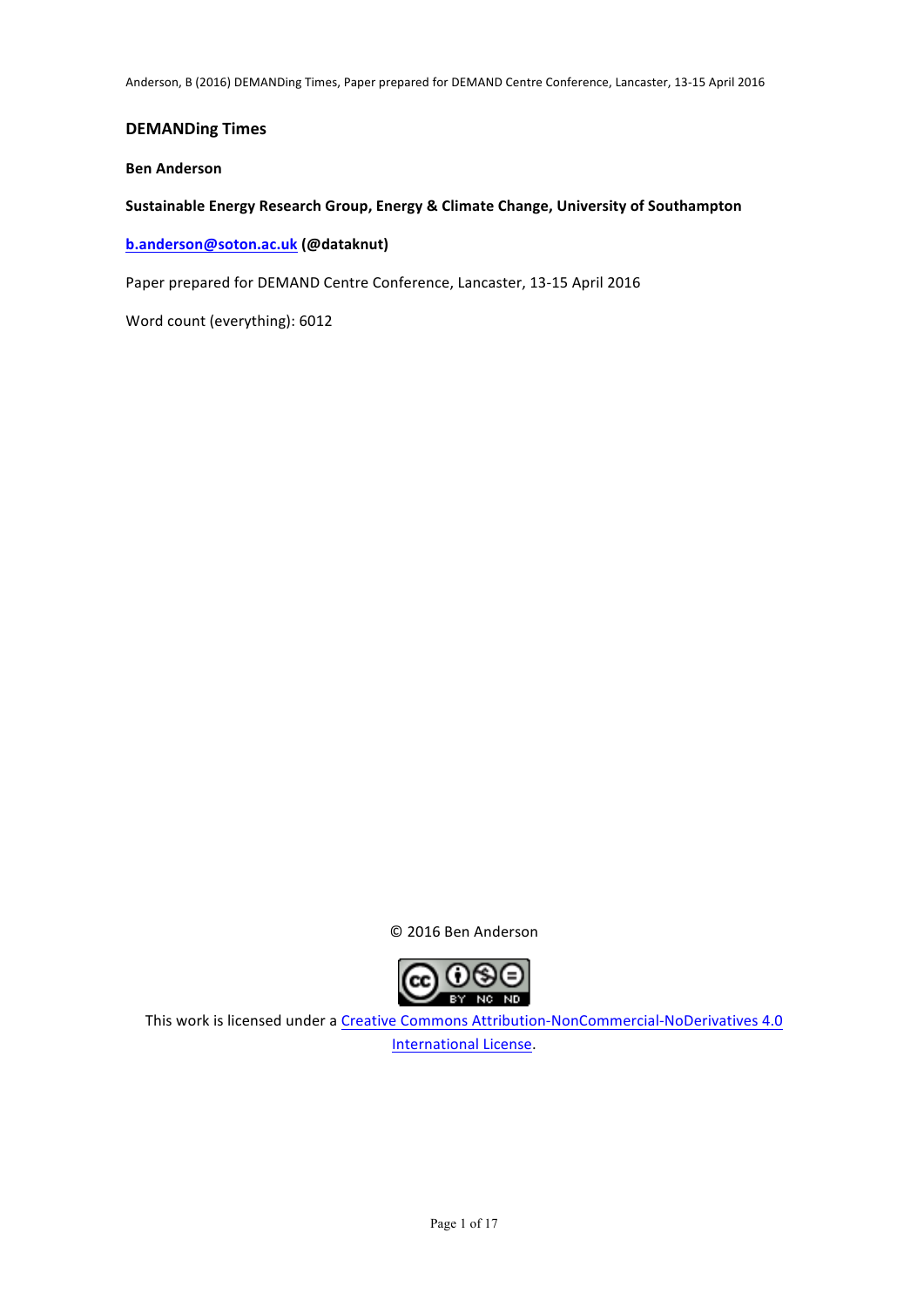### **Introduction**

Given that only about 35% of the variation in domestic energy use can be attributed to physical building attributes (Huebner et al. 2015), if we are to achieve the UK policy goal of reducing energy consumption by 20% (DECC 2014) then it appears axiomatic that we need to understand the factors that drive the 'missing' 65%. This can only come from improving our understanding of what people *actually do* with energy (Janda 2011), why they do it and how the current state of play came to be. Only then can policies or commercial strategies apply interventions at the most effective points in a local, regional or national socio-technical energy ecosystem.

This paper's approach to this challenge begins from first principles, arguing that people use energy as part of accomplishing social practices (Reckwitz 2002; Warde 2005) of one kind or another and it is the variation in the performances of these practices that drives much of the 'missing' 65%. From this it follows that understanding energy demand depends, above all, on understanding the timing, location, context and materiality of a range of inter-connected social practices (Elizabeth Shove 2012; E. Shove and Walker 2014). In addition, examining the changing temporal distribution of these performances may generate new insights into the way demand for energy has changed and may evolve in the future (Elizabeth Shove, Pantzar, and Watson 2012). That these patterns of activities, and thus their consequential energy demands, change over time is perhaps self-evident if apparently rarely seriously considered in strategic energy policy development (DECC 2014).

This paper responds to this need by attempting to demonstrate the value of using general-purpose time use diary data to interrogate the changing patterns of everyday life in the UK from 1974 to 2005<sup>1</sup>. The paper will outline the national time-use survey datasets from the 1960s to the present that have been made available by the Multinational Time Use Study (Gershuny et al. 2012) and will describe the harmonisation process that has been to attempt to support both cross-national and temporal comparative analysis. The paper then presents analysis of trends in the timing of specific energy demanding practices (or their proxies), and indeed of practices that have come to demand energy to understand, conceptualise and describe the changing nature of the social activities that drive changes in domestic and mobility related energy demand in UK society.

It does this by focusing on three specific aspects of everyday life – food preparation, laundry and car use which provided three different lenses on evolving demand for energy. On the one hand they represent end uses that are relatively constant – sustenance, cleanliness and mobility – and on the other they represent activities whose material infrastructures and normative arrangements have changed substantially over the last 30 years. As such they provide a range of insights into the changing nature of emergent domestic energy demand. In so doing the paper will highlight the evolving configuration of energy demanding practices across a range of social dimensions in direct contrast to the apparent UK policy presumption of static (and immutable) demand. The paper will present largely descriptive analysis and will highlight how changing configurations of, especially, labour market constraints and participation are revealed.

The paper will then describe an example of the way in which time-use diary data can be used to explore potential near future scenarios by adapting the analysis of car use to the need to anticipate additional power network loading as a result of electric vehicle charging at the population level. The paper will conclude by summarising the way in which time-use data can be used to highlight the

 

 $<sup>1</sup>$  Analysis conducted to date includes the most recent national UK time use survey which was conducted in 2005. However</sup> a new dataset collected in 2014/15 may soon be available which would enable substantial updating of the results.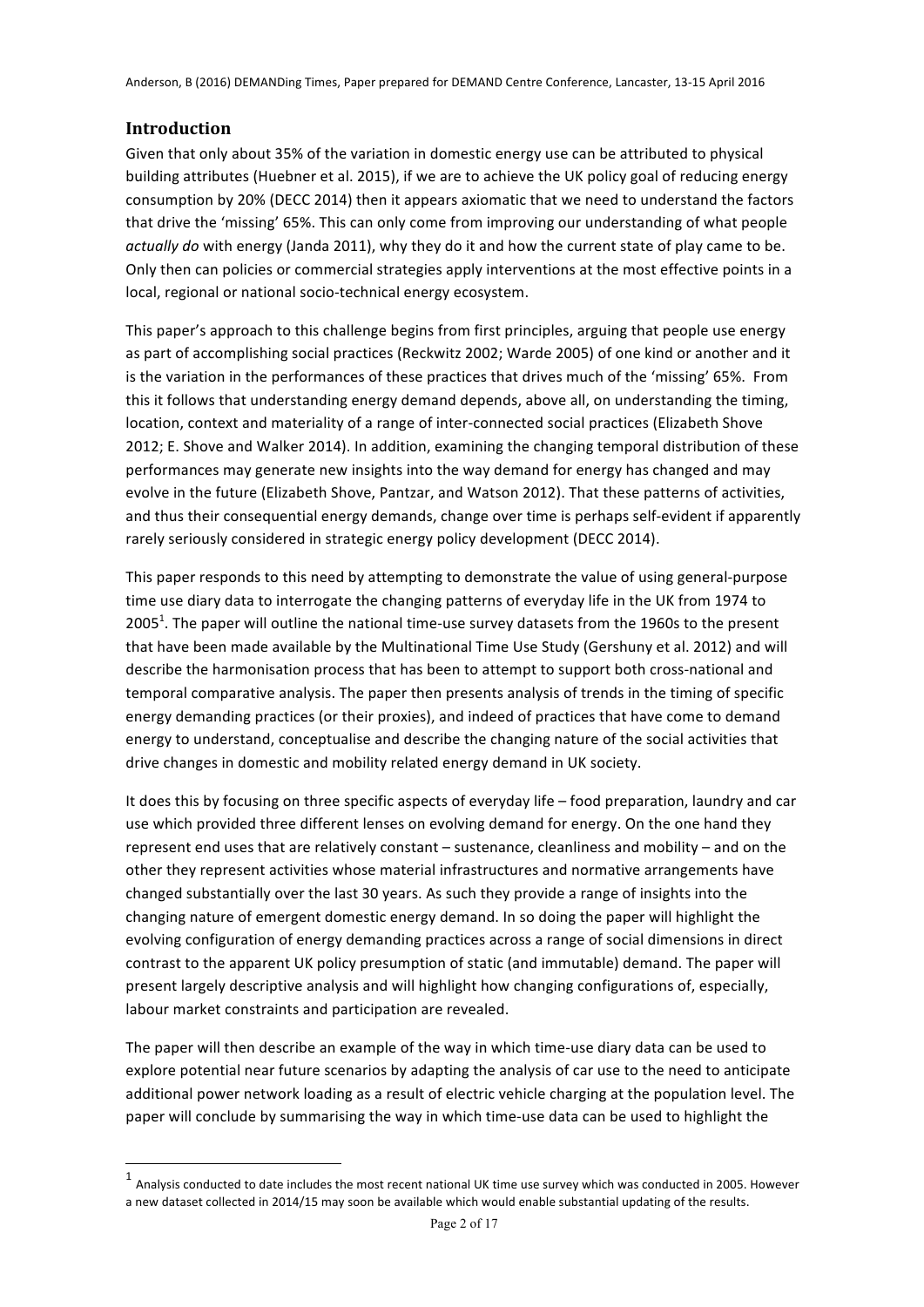significance of 'non-energy energy' policies and it's potential value in tracking the evolution of energy demand practices.

# **The Timing of Energy Demand**

Whilst the most recent call for improved evidence for policy development in the area of energy demand notes that not enough is known about 'how the use of homes and workplaces by people affects patterns of energy demand' (DECC 2014, 14), any developments in this knowledge are to be recruited in the surmounting of barriers to 'techno-adoption' rather than to the evolution of new. sustainable practices. Whilst the restructuring of domestic practices might appear to be off the UK public policy agenda in favour of delivering current practices through more energy efficient and/or low carbon technologies, this seems a sizeable missed opportunity. As Higginson et al emphasise (2013), to assume that practices are inviolable is to claim that they never change. Yet there is substantial empirical evidence that all social practices evolve, albeit at differing rates and with different trajectories (Elizabeth Shove, Pantzar, and Watson 2012; Elizabeth Shove 2003; Cheng et al. 2007). If practices have changed then they are in principle *changeable*, whether or not there is political appetite to explicitly incentivise change, and this inevitably begs the question of how such practices came to be.

With these challenges in mind, a review of the energy demand literature suggests that with a few notable exceptions, there is a vacuum in both knowledge and data that can be mobilised for this purpose. Current studies of domestic energy demand tend to concentrate on overall consumption or appliance use measurement using small scale studies and imputed stochastic models. Notable exceptions that have attempted to take account of aspects of the timing and nature of specific practices more directly. Recent work deducing carbon footprint information from time-use diary data (Druckman et al. 2012) is one approach which focuses on overall consumption but of more direct relevance here are studies using time-diary data as the basis for modelling energy demand (Torriti 2012; Ellegård and Palm 2011; Palm and Ellegård 2011; Widén, Lundh, and Vassileva 2009; McKenna and Thomson 2016). Here, energy demand patterns are ascribed to the range of activities recorded using a variety of average/appliance use approaches. As Palm and Ellegard's work makes clear, not only can the use of such data provide empirically grounded models of demand but they can also help to make plain the variation in temporal demand that derives from the different performances of different sequences of practices by different people. Notably missing from the perspective of this paper however is significant analysis of substantive variation between (and within) individuals and groups and any analysis of how energy-using activities may have changed over time.

Overall then, not only is there little data on variation and change in energy-demanding practices but with a few notable exceptions there is also very little consideration of variation in the extent and timing of the practices that underpin or constitute energy demand. Such variation appears generally to be seen as a 'problem' to be averaged out (Sofoulis 2011) or modelled away as an error term rather than a key feature of the way energy is used. This is unfortunate as it seems likely that considering such variation can offer a critical tool for identifying loci of potential intervention and change (Pullinger et al. 2014). In the next section we build on the few studies that have engaged with the underlying activities or practices that shape the variation in energy demand (e.g. Palm et al (2011)) to consider the value of UK time use data in tracking the recent trajectories of change in these practices.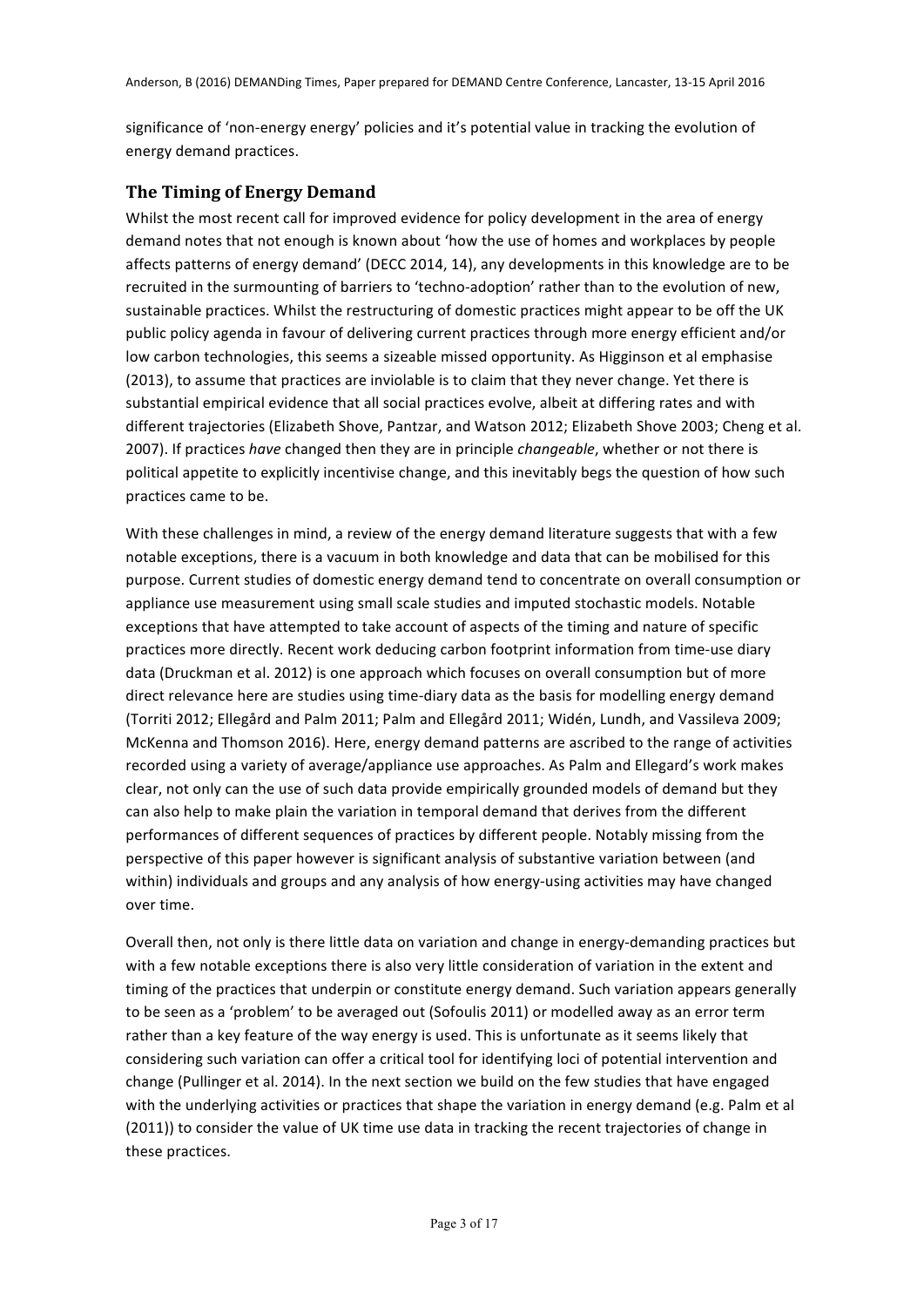#### **Data**

It will be clear from the preceding discussions that historical time-use survey data may be able to provide information on the sequencing, synchronisation, timing, location and performance of a range of social practices across the population of interest and over time. One such resource is the recently developed Multinational Time Use Study (Gershuny et al. 2012) which includes detailed activity sequences with 'harmonised' activity codes from nationally representative UK time use diary surveys carried out in 1974, 1983, 1987, 2000 and 2005. This historical record of social practices is, inevitably, incomplete and comparative analysis over time must take into account changes in coding schemes, data collection methods, sampling and response details (see Table 1 and also (Anable et al. 2014; Anderson Under review)). As can be seen, earlier time use surveys collected data from each respondent on each day of the week whilst later ones only asked for a diary to be kept on one or two days but with appropriate randomisation to ensure a full week was covered by the sample as a whole. In addition earlier diaries used longer (30 or 15 minute) activity recording slots whilst later surveys used 10 minutes meaning that direct comparison of the recorded number of episodes of a particular activity is not a robust method of analysing change over time. Furthermore the diaries of 1983 and 1987 were only recorded in specific months (c.f. Table 1) and so are usually pooled to form a full year '1985' whilst the diaries for 1995 were only completed in May and so are rarely used.

Table 2 shows the general form of the harmonised time-use diary episode data and highlights that the diaries had different reporting periods and differing analytic opportunities with respect to additional contextual data. Table 3 to Table 5 shows the detailed derivation of the harmonised codes for the activities on which this paper concentrates. Thus Table 3 shows that food preparation has been coded in almost identical ways over the sequence of time-use diaries that comprise the MTUS and therefore provides the opportunity to analyse change over a thirty-year period from 1974 to 2005. In contrast laundry has not been consistently coded over time (Table 4) with the harmonisation for 1974 and 1995 particularly unclear. As a result analysis can only cover the twenty years from '1985' to 2005 and needs also to take into account that other clothing related practices might be included. Similarly, car use is also not consistently coded across the various surveys with the data for 1974 being difficult to use in comparative studies as it only coded car use for travel to or from work/school (Table 5) and car use in 1995 was not coded at all. As a result the following analysis of car use also uses data from only '1985', 2000 and 2005.

However despite these constraints and the variability in coding and methods described above it should be clear that the data allows the identification of sequences of activities which may be taken as indicators of specific practices. In addition the coding of travel mode and the ability to infer purpose of travel means that the relationship between energy demand for travel and for other purposes can be directly observed.

Overall, despite the deplorable lack of a more recent UK national time-use survey (Fisher and Gershuny 2013), the ability to construct a thirty year history of the timing, sequencing and, in some surveys, the location of activities provides a substantial basis for empirical analysis of changing practices over time. It should be noted however that the paper does not claim to be able to identify all facets of the materiality or meaning of practices from such data. Instead it follows Browne et al (2013) by claiming to analyse what might be termed *traces of* or *proxies* for practices. Thus whilst we are unable to explore the detailed contingencies or interconnected networks of materiality and meaning that are part and parcel of the moment by moment performance of practices (Warde 2005), we are nevertheless able to describe and analyse the variation in the temporal structure of the activities that represent the footprints of the these performances.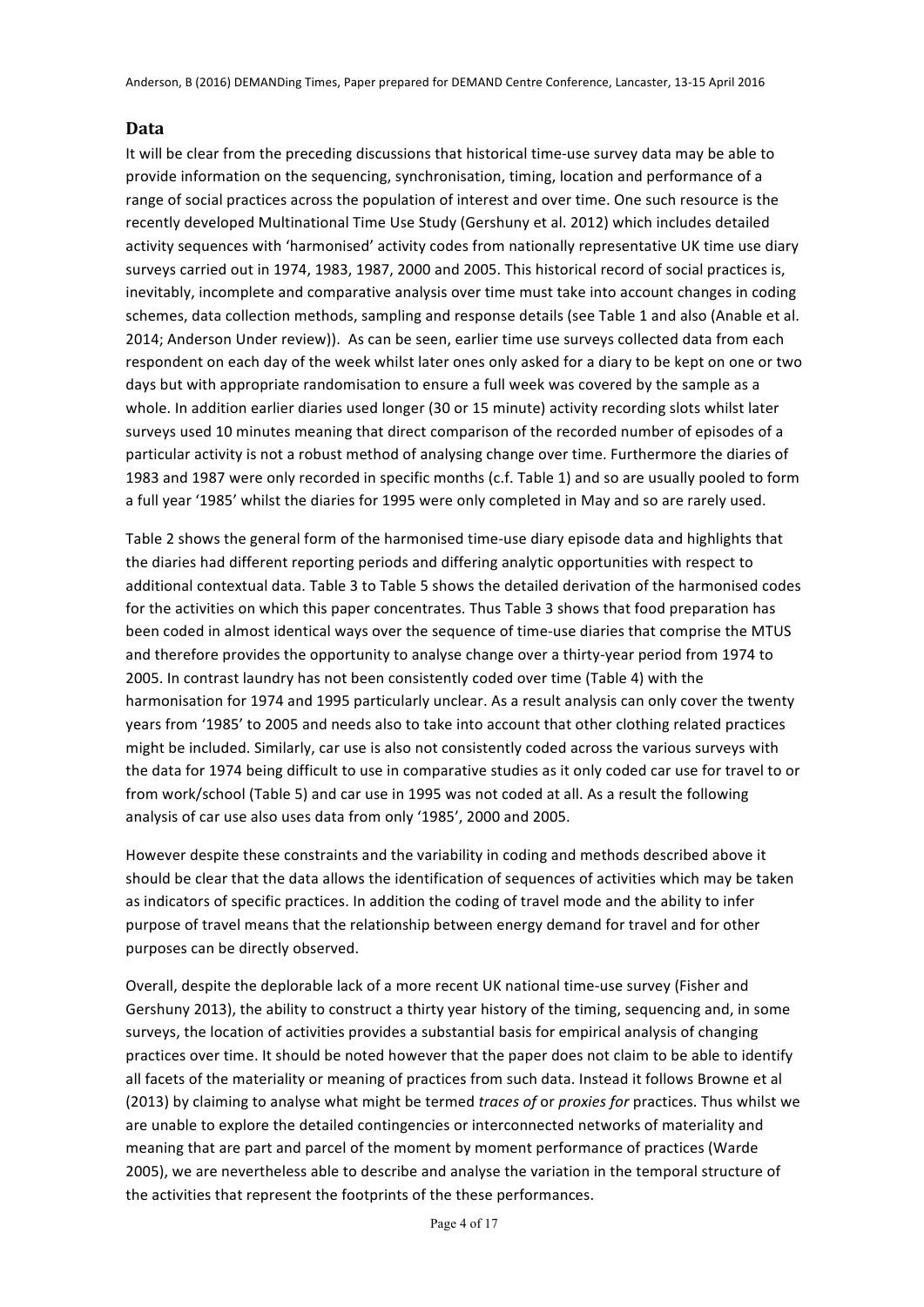|                   | Table 1: Key features of the MICS (World 6) UK time use surveys |                                                     |                  |                                                                    |
|-------------------|-----------------------------------------------------------------|-----------------------------------------------------|------------------|--------------------------------------------------------------------|
| Survey            | <b>Sample</b>                                                   | period<br>Sample size (individuals) and             | interval<br>Time | <b>Notes</b>                                                       |
| <b>47974</b>      | All 5+ in representative                                        | 2,598                                               | 8O               | 7 diary days, primary & secondary activities (73 codes), location  |
|                   | household sample                                                | September<br>February, March, August,               | minutes          | known, co-presence unknown                                         |
| 1983              | Representative sample 14+                                       | 1,350                                               | 55               | 7 diary days, primary & secondary activities (188 codes), location |
|                   |                                                                 | November, December<br>January, February, September, | minutes          | known, co-presence of others known                                 |
| <b>1987</b>       | Representative sample 14+                                       | 1,586                                               | 55               | 7 diary days, primary & secondary activities (190 codes), location |
|                   |                                                                 | March-June                                          | minutes          | known, co-presence of others known                                 |
| <b>1995</b>       | Representative sample 16+                                       | 1,962                                               | 15               | 1 diary day, primary activities only (31 codes), location & co-    |
|                   |                                                                 | Nay                                                 | minutes          | presence of others unknown                                         |
| 2000              | All 8+ in representative                                        | 89'8                                                | 50               | 7 diary days (weekday & weekend), primary & secondary activities   |
|                   | household sample                                                | All months                                          | minutes          | (265 codes), location known, co-presence of others known           |
| <b>2005</b>       | Representative sample 16+                                       | 4,854                                               | $\overline{0}$   | 1 diary day, primary & secondary activities (30 codes), location   |
|                   |                                                                 | March, June, September,                             | minutes          | known, co-presence of others unknown                               |
|                   |                                                                 | November                                            |                  |                                                                    |
| <b>MTUS</b>       | $18+$                                                           | As above                                            | As above         | 1 - 7 diary days as available, primary & secondary activities (69  |
| <b>Harmonised</b> |                                                                 |                                                     |                  | harmonised codes), location and co-presence as available           |
|                   |                                                                 |                                                     |                  |                                                                    |

Anderson, B (2016) DEMANDing Times, Paper prepared for DEMAND Centre Conference, Lancaster, 13-15 April 2016 

Anderson, B (2016) DEMANDing Times, Paper prepared for DEMAND Centre Conference, Lancaster, 13-15 April 2016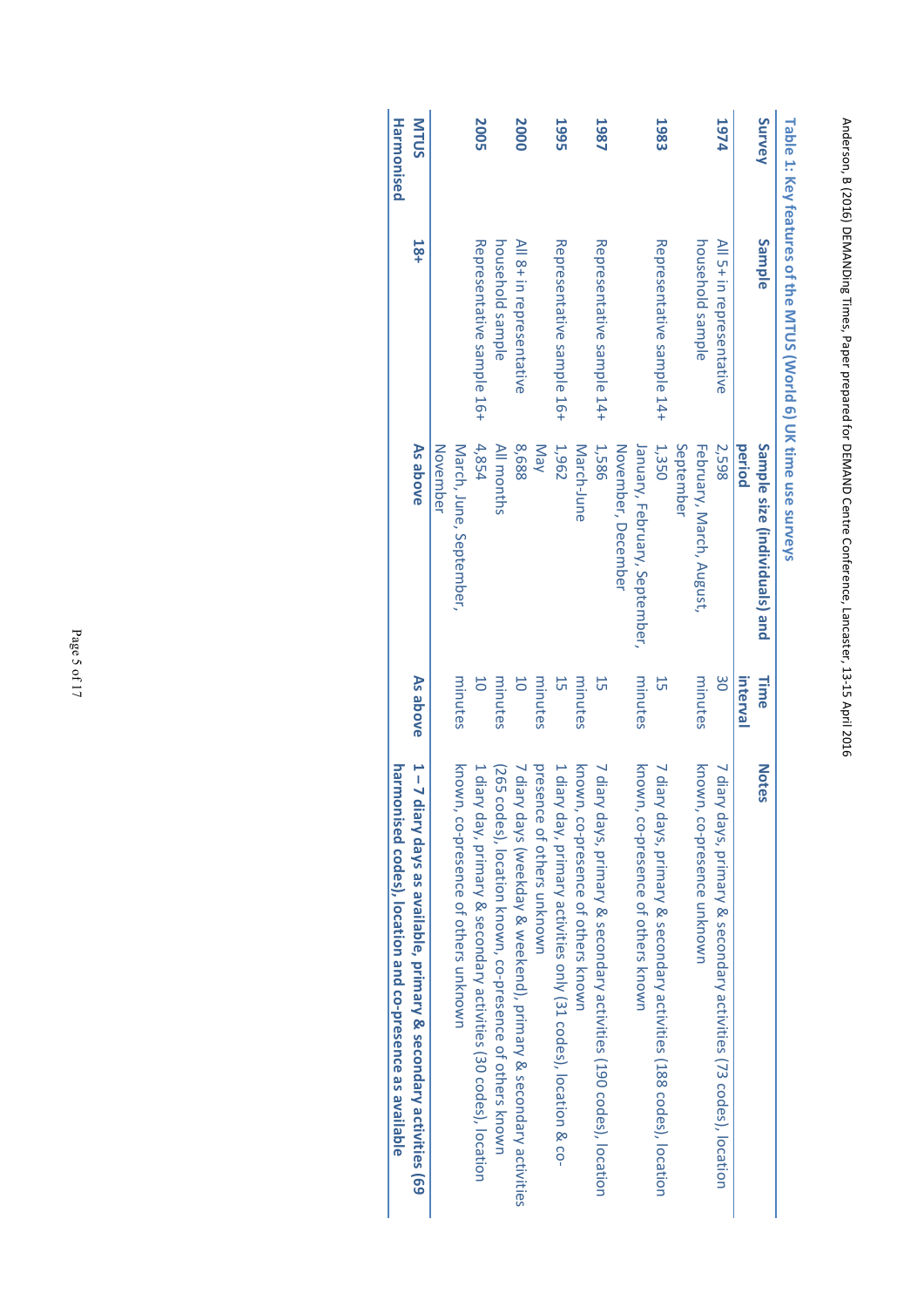|             |        |           |                  | Table 2: Example time-use data (MTUS, 1974 and 2000 samples) |             |                   |                 |                     |                |                    |                    |
|-------------|--------|-----------|------------------|--------------------------------------------------------------|-------------|-------------------|-----------------|---------------------|----------------|--------------------|--------------------|
| <b>7974</b> |        |           |                  |                                                              |             |                   |                 |                     |                |                    |                    |
| ᅙ           |        | Date      | Day of week      | Episode start                                                | Episode end | Main              | Secondary       | Location            | Mode of travel | Child present      | Partner present    |
|             | 301279 | 14-Aug-74 | <b>Wednesday</b> | 00:70                                                        | 03:30       | sqen and naps     | no recorded act | at own home         | not travelling | could not be coded | could not be coded |
|             | 301279 | 14-Aug-74 | Wednesday        | 05:30                                                        | 06:00       | wash, dress       | no recorded act | ٩<br>own home       | not travelling | could not be coded | could not be coded |
|             | 301279 | 14-Aug-74 | Wednesday        | 06:00                                                        | 06:30       | wash, dress       | listen to radio | at<br>own home      | not travelling | could not be coded | could not be coded |
|             | 301279 | 14-Aug-74 | Wednesday        | 06:30                                                        | 07:00       | meals or drinks   | listen to radio | at own home         | not travelling | could not be coded | could not be coded |
|             | 301279 | 14-Aug-74 | Wednesday        | 00:20                                                        | 07:30       | travel to work    | no recorded act | E.I<br>velling      | other/unknown  | could not be coded | could not be coded |
| ໑           | 301279 | 14-Aug-74 | Wednesday        | 02:30                                                        | 10:00       | paid work         | no recorded act | Ρă<br>workplace     | not travelling | could not be coded | could not be coded |
|             | 301279 | 14-Aug-74 | Wednesday        | <b>10:00</b>                                                 | 10:30       | meals at work     | no recorded act | π<br>workplace      | not travelling | could not be coded | could not be coded |
| $\infty$    | 301279 | 14-Aug-74 | <b>Wednesday</b> | 10:30                                                        | 13:30       | paid work         | no recorded act | Ξ<br>workplace      | not travelling | could not be coded | could not be coded |
| ဖ           | 301279 | 14-Aug-74 | Wednesday        | 13:30                                                        | 14:00       | meals at work     | no recorded act | π<br>workplace      | not travelling | could not be coded | could not be coded |
| ដ           | 301279 | 14-Aug-74 | Wednesday        | 14:00                                                        | 16:30       | paid work         | no recorded act | ά<br>workplace      | not travelling | could not be coded | could not be coded |
|             |        |           |                  |                                                              |             |                   |                 |                     |                |                    |                    |
| 2005        |        |           |                  |                                                              |             |                   |                 |                     |                |                    |                    |
| ᅙ           |        | Date      | Day of week      | Episode start                                                | Episode end | Main              | Secondary       | Location            | Mode of travel | Child present      | Partner present    |
|             | 338122 | 25-Jun-00 | Sunday           | 04:00                                                        | 08:00       | sqeu and naps     | no recorded act | π<br>own home       | not travelling | Jo                 | ō                  |
|             | 338122 | 25-Jun-00 | Sunday           | 08:00                                                        | 08:20       | wash, dress       | no recorded act | ηe<br>own home      | not travelling | JO                 | yes                |
|             | 338122 | 25-Jun-00 | Sunday           | 08:20                                                        | 08:30       | pet care          | no recorded act | άt<br>own home      | not travelling | ō                  | λes                |
| b           | 338122 | 25-Jun-00 | <b>Aepuns</b>    | 08:30                                                        | 08:40       | food prep         | conversation    | at<br>own home      | not travelling | JO                 | yes                |
| UП          | 338122 | 25-Jun-00 | <b>Aepuns</b>    | 05:40                                                        | 03:10       | food prep         | no recorded act | π<br>own home       | not travelling | $\overline{5}$     | yes                |
| ō           | 338122 | 25-Jun-00 | <b>Aepuns</b>    | 01:50                                                        | 03:20       | meals or drinking | conversation    | π<br>own home       | not travelling | Jo                 | yes                |
|             | 338122 | 25-Jun-00 | Sunday           | 03:20                                                        | 05:50       | meals or drinking | no recorded act | ά<br>own home       | not travelling | ō                  | λ€s                |
| $\infty$    | 338122 | 25-Jun-00 | <b>Aepuns</b>    | 05:60                                                        | 10:00       | Set/clear table   | no recorded act | at own home         | not travelling | <b>DO</b>          | yes                |
| ဖ           | 338122 | 25-Jun-00 | <b>Aepuns</b>    | 10:00                                                        | 10:20       | Voluntary         | no recorded act | travelling          | walk / other   | Jo                 | yes                |
| ដ           | 338122 | 25-Jun-00 | Sunday           | 10:20                                                        | 11:20       | Worship           | no recorded act | at place of worship | not travelling | ō                  | yes                |

Anderson, B (2016) DEMANDing Times, Paper prepared for DEMAND Centre Conference, Lancaster, 13-15 April 2016 

Anderson, B (2016) DEMANDing Times, Paper prepared for DEMAND Centre Conference, Lancaster, 13-15 April 2016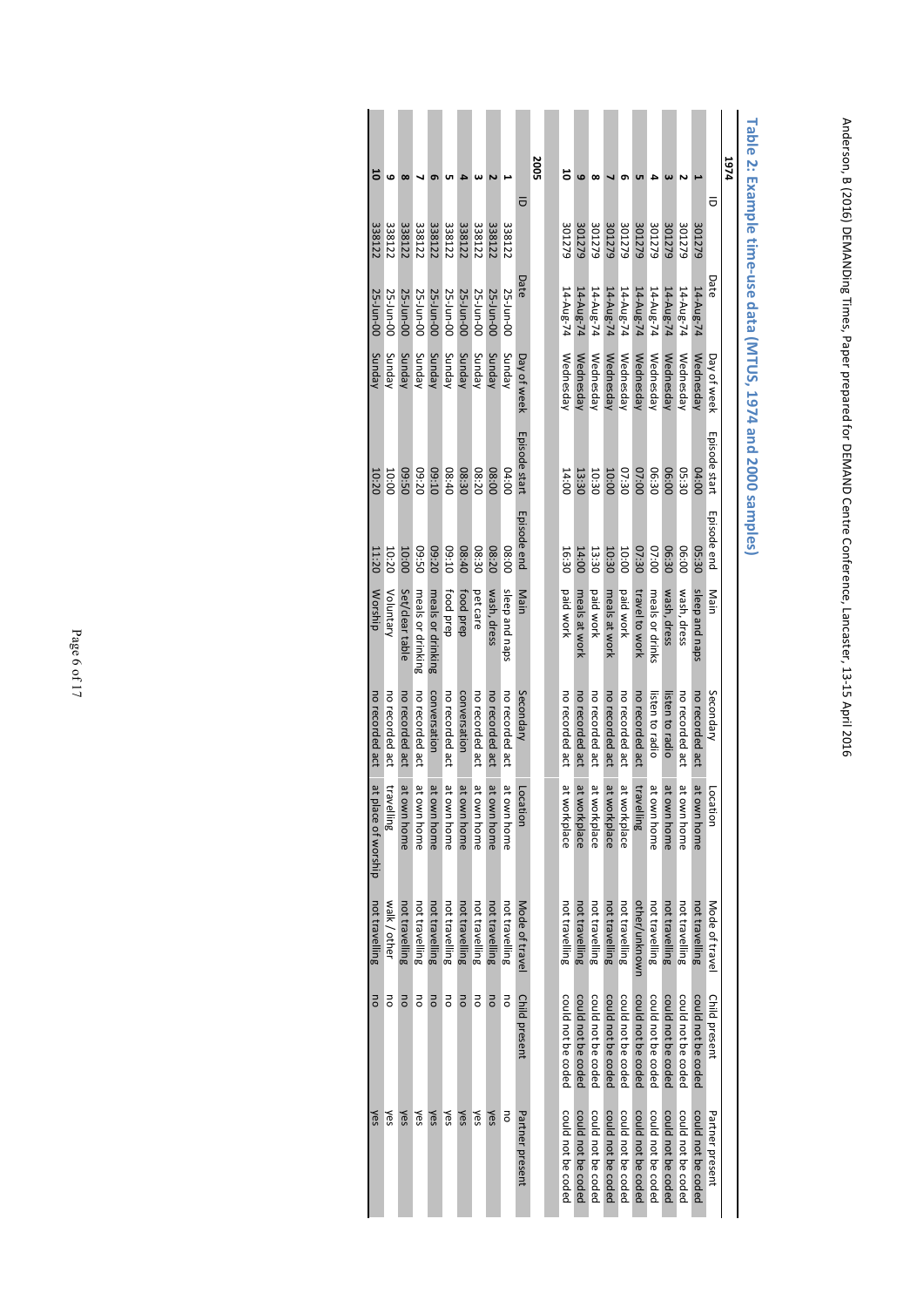#### Table 3: MTUS code 18: Food preparation, cook

|         | <b>Coding</b>                                                                                                                   |  |  |
|---------|---------------------------------------------------------------------------------------------------------------------------------|--|--|
| 1974    | 53 Prepare meals or snacks                                                                                                      |  |  |
| 1983-87 | 0601 Food preparation<br>0602 Bake, freeze foods, make jams, pickles, preserves,<br>dry herbs<br>0604 Make a cup of tea, coffee |  |  |
|         | 3 Cooking                                                                                                                       |  |  |
| 1995    |                                                                                                                                 |  |  |
| 2000    | 3100 Unspecified food management<br>3110 Food preparation<br>3120 Baking<br>3140 Preserving                                     |  |  |

## Table 4: MTUS code 21: Laundry, ironing, clothing repair

|         | <b>Coding</b>                                     |  |  |
|---------|---------------------------------------------------|--|--|
| 1974    | 50 Other essential domestic work                  |  |  |
| 1983-87 | 0701 Wash clothes, hang out / bring in washing    |  |  |
|         | 0702 Iron clothes                                 |  |  |
|         | 0801 Repair, upkeep of clothes                    |  |  |
| 1995    | 14 Clothes                                        |  |  |
| 2000    | 3300 Unspecified making and care for textiles     |  |  |
|         | 3310 Laundry                                      |  |  |
|         | 3320 Ironing                                      |  |  |
|         | 3390 Other specified making and care for textiles |  |  |
| 2005    | Pact=7 (washing clothes)                          |  |  |

## **Table 5: MTUS coding of car travel**

|      | <b>Travel</b> | Label                    | <b>Notes</b>                                                                                                                                                                                                                                                                                        |
|------|---------------|--------------------------|-----------------------------------------------------------------------------------------------------------------------------------------------------------------------------------------------------------------------------------------------------------------------------------------------------|
| 1974 | Mtray = $1$   | Car, motorcycle,<br>taxi | 45 Travel to work/school by car                                                                                                                                                                                                                                                                     |
| 1985 | $MTRAV = 1$   | Car, motorcycle,<br>taxi | 36 Car, motorcycle (includes taxi)                                                                                                                                                                                                                                                                  |
| 1995 | <b>MTRAV</b>  | Any                      | Not possible to create                                                                                                                                                                                                                                                                              |
| 2000 | Mtray = $1$   | Car, motorcycle,<br>taxi | Wher=11 (unspecified private transport)<br>Wher=14 (moped, motorcycle, motor boat)<br>Wher=15 (drive car)<br>Wher=16 (passenger in car)<br>Wher=17 (car, not sure if driving)<br>Wher=18 (lorry or tractor)<br>Wher=19 (van)<br>Wher=20 (other specified private motor transport)<br>Wher=22 (taxi) |
| 2005 | Mtrav = $1$   | Car, motorcycle,<br>taxi | Pact / Sact = 41 to 45 (travel by car)                                                                                                                                                                                                                                                              |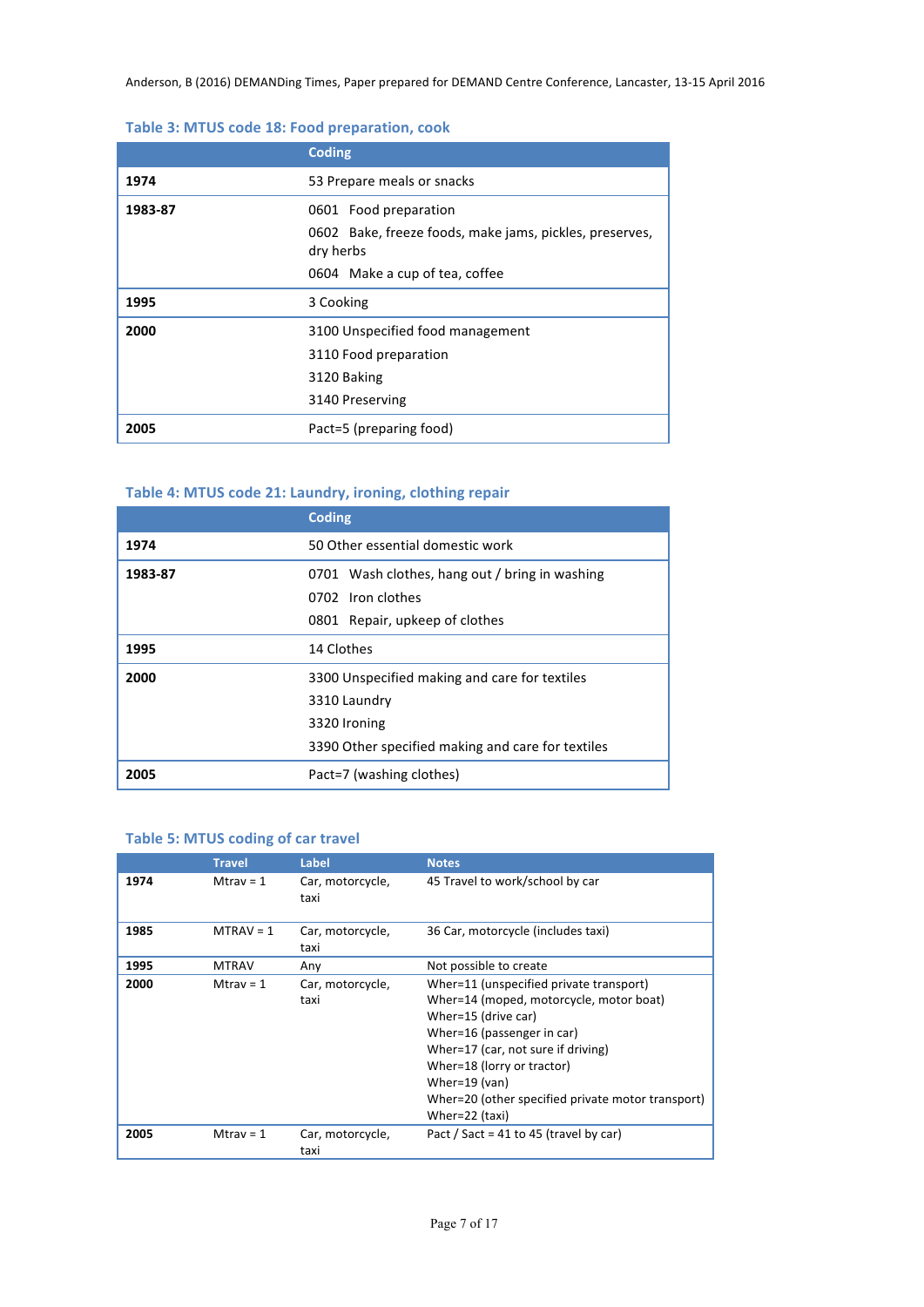# **Analytic approach**

This paper takes a relatively basic approach to the analysis of the data described in Table 1 and especially Table 2. Thus, whilst it would be possible to include secondary activities, the rate of recording of secondary acts varies substantially between surveys with 30% of episodes having a reported secondary activity in 1985 but only 16% in 2005. As the reasons for this difference could be any combination of the design of the diary instrument, the method of respondent diary completion and the proclivity to record secondary acts as well as the level of 'multi-tasking' itself, the paper focuses solely on primary activities.

In addition to counteract the problem of differing diary activity recording durations, the data have been converted from episodes (c.f. Table 2) to a sampled form where at least one instance of the particular activity of interest in a given half hour is taken as an activity indicator (Anderson Under review). Although imperfect as it is unable to represent the duration of activities, this approach enables meaningful comparisons across time to be made and, in addition, has the benefit of mapping on to the half hour 'settlement periods' which both domestic gas and electricity billing are tending towards (Darby 2010). In the mainly descriptive analysis presented below this indicator is used to illustrate the level of reporting of the activities of interest and the relative temporal distribution of that reporting during the day and days of the week within different survey years.

As will become clear, change over time is then generally represented as a percentage point change in this relative within-year temporal distribution. This approach highlights apparent shifts in the distribution of the activities over time of day and/or days of the week but does not enable analysis of absolute change over time in terms of duration or prevalence.

# **Changing times: food preparation and laundry**

As might be expected from the longer duration diary slots, Figure 1 (absolute reporting rate) suggests that reported food preparation decreased from 1974 onwards and this is especially noticeable at breakfast and lunch times with an additional shifting of 'peak evening' food preparation from 17:00 to slightly later. Overall substantial change may have taken place between 1974 and 1985 but with a slower rate of change thereafter confirming Cheng et al's results for the reduction in total time spent preparing food in the UK between 1974 and 2000 (Cheng et al. 2007, 46). As above, to offset the influence of reporting methods the relative distribution of reported food preparation within years can also be considered (Figure 2). To some extent this confirms the trends in absolute reporting of food preparation described above but also highlights the disappearance of late evening food preparation which may have been associated with preparing food for the next day or for a late 'supper' (Cheng et al. 2007).

However Figure 3, which considers the percentage point change from 1974 to 2005 by day of the week, clearly shows a reduction in the proportion of food preparation that was reported in late mornings on and lunchtimes on Sunday. As an example, the percentage point reduction of 0.4% at 13:30 on Sunday corresponds to a 48% decrease in the rate of reporting of this activity. In contrast the proportion of food preparation reported on Sunday mornings and evenings increased between 1974 and 2005 while a similar pattern of change can be seen for Saturdays and weekdays albeit with a much lower magnitude.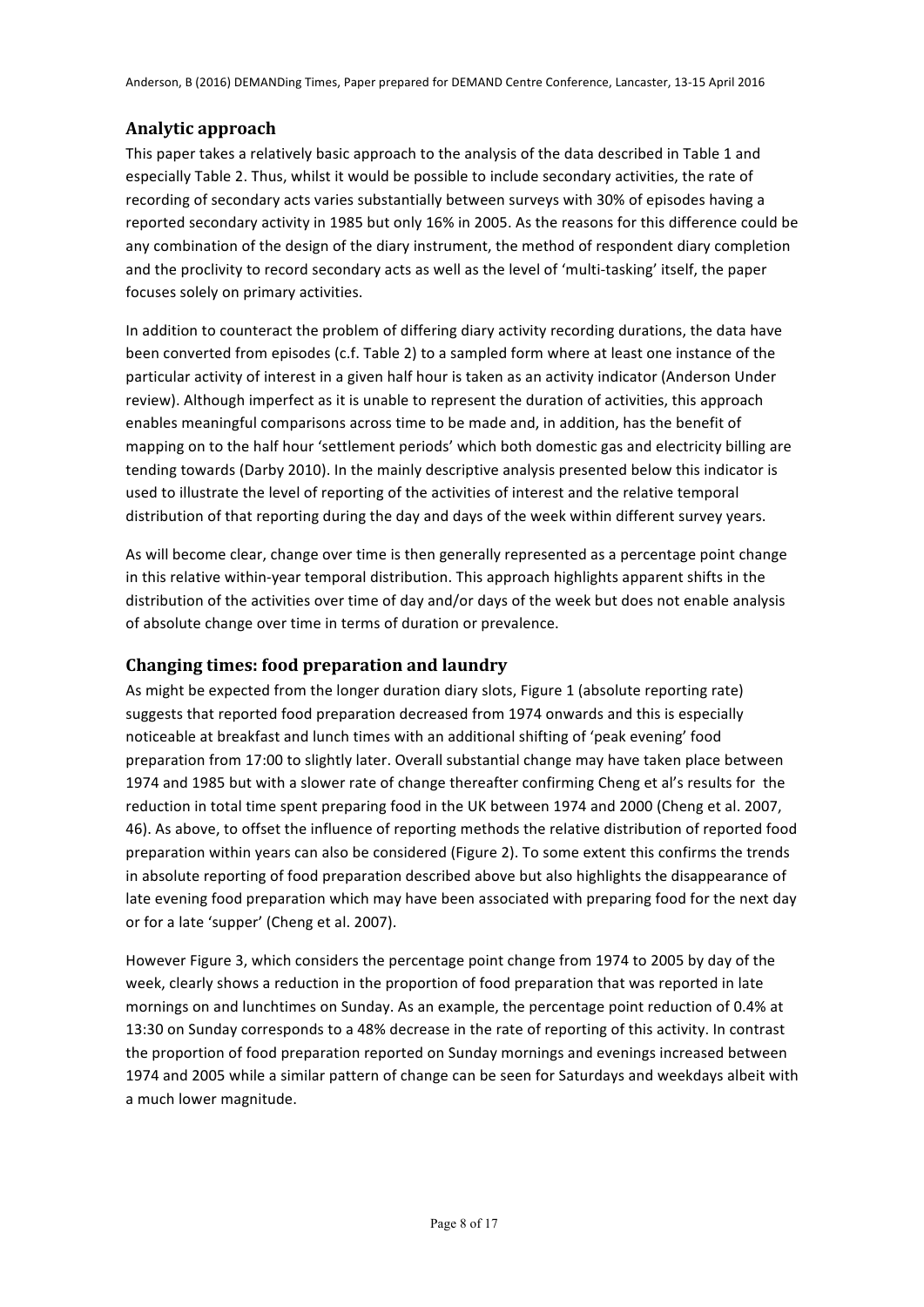

Figure 1: Percentage of activities reported as food preparation in each half hour (MTUS 1974-2005, **weighted)**



Figure 2: Relative distribution of the percentage of all 'food preparation' reported in each half hour per **year (MTUS 1974-2005, weighted)**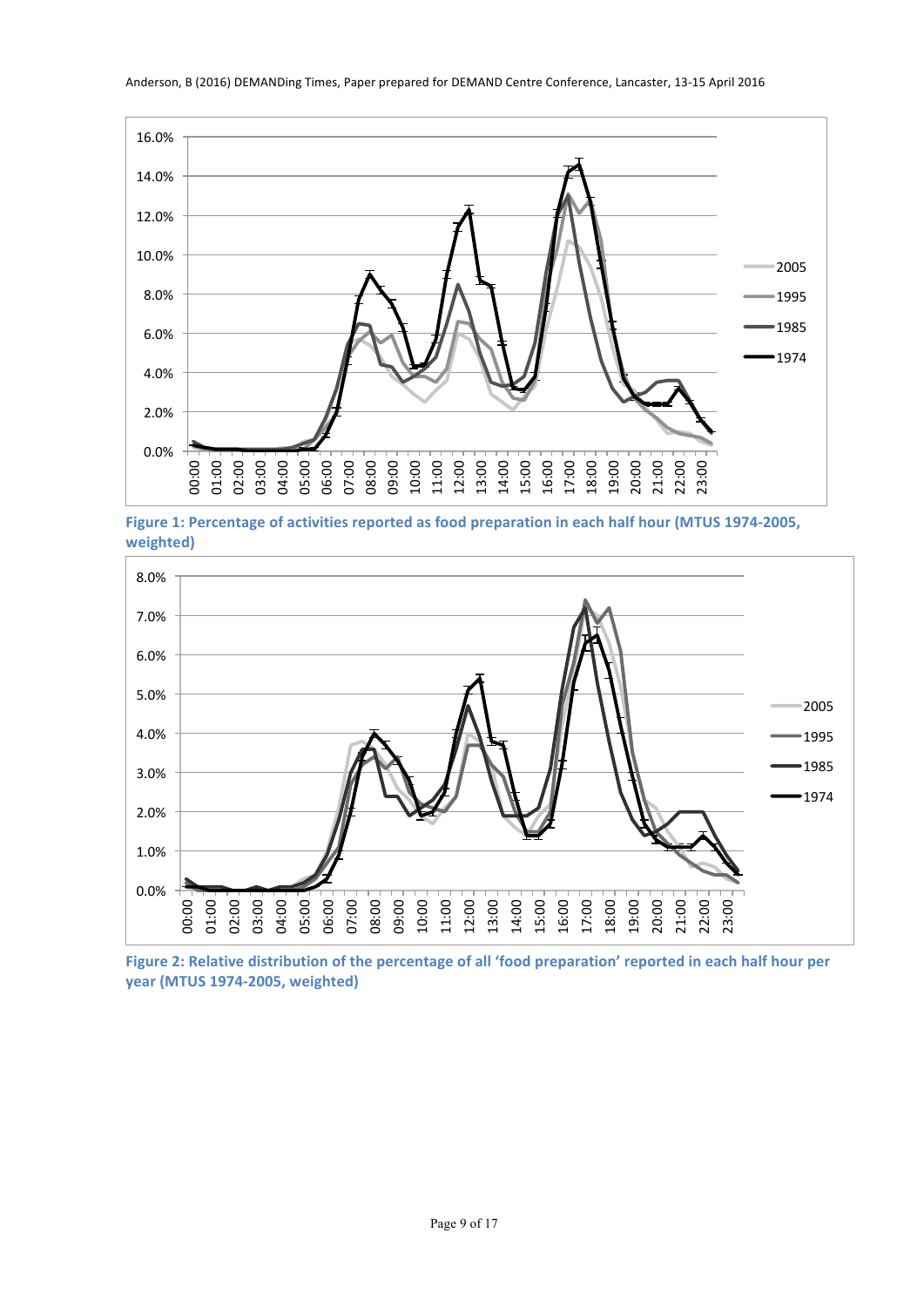

Figure 3: Percentage point change in food preparation reported in each half hour by day of the week **(MTUS 1974-2005, weighted)**

Further analysis focusing on 'Sunday lunch' (food preparation  $11:00 - 14:00$  on a Sunday) suggests that preparing 'Sunday lunch' has declined for most age groups and especially for those aged under 64 (Figure 4). Preparing Sunday lunch has also markedly declined for the middle and highest income groups but less so for the lowest income group who are also more likely to be over retirement age. This does not imply, of course, that less eating is done on Sunday – just that some of it, particularly for higher income groups, may now be done outside the home or later in the day (c.f. Figure 3 and also (Cheng et al. 2007)).



Figure 4: Mean number of half hours in which 'food preparation' at home on Sunday 11:00-14:00 was reported in each survey by age group (left) and income group (right) (MTUS 1974-2005, weighted, error bars are +/- 95% confidence interval for the 45-54 age group or the middle income group only)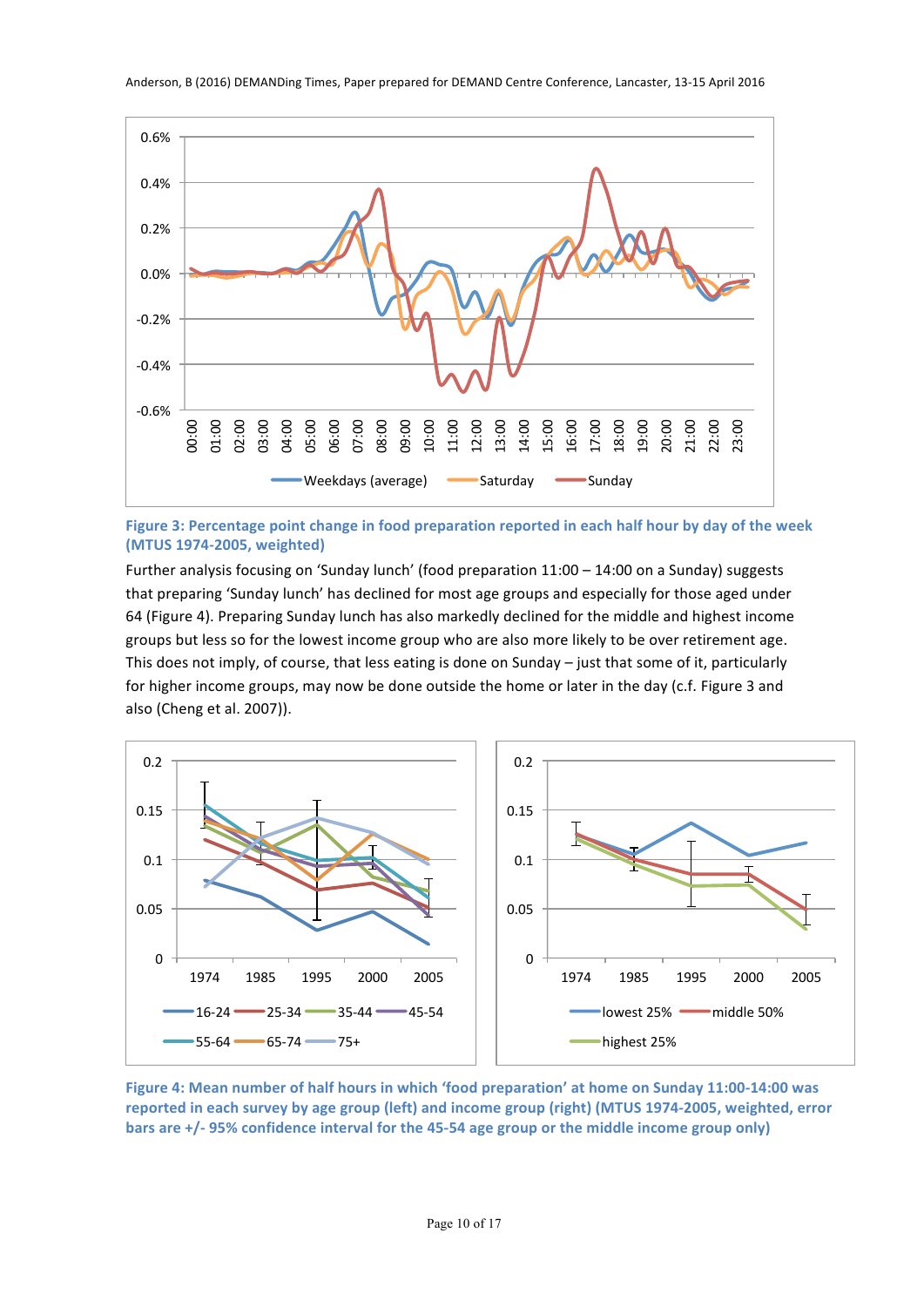In contrast to food preparation, laundry can only be meaningfully analysed from 1985 onwards (Table 4). With this in mind, Figure 5 shows the percentage point change from 1985 to 2005 in reported laundry half-hours on each day of the week by gender. Given the continuing gendered nature of laundry with 92% of recorded laundry half-hours being reported by women in 1985 and 84% in 2005, it is the shift in female reported laundry away from weekdays (especially Mondays) and towards Fridays and Sundays that is most evident. Thus the 5 percentage point increase in reported laundry on Sundays corresponds to a 32% increase in the rate of reporting and similarly the 5% increase on Fridays corresponds to an even more substantial 45% increase in the rate of reporting.



## Figure 5: Percentage point increase/decrease in reported laundry by day of the week for men and women from 1985 to 2005 (MTUS UK sub-sample, weighted, indicator = any laundry in a half hour, confidence intervals  $= +/-95%$  for 1985 proportion)

Further analysis by time of day within year (Figure 6) and of change by time of day across days of the week (Figure 7) suggest that in 2005 far more of the reported laundry was in the early morning  $(06:00 - 09:00)$  on both weekdays and Saturdays than was the case in 1985. Indeed the increase in early morning laundry for weekdays is predominantly early on Monday and Friday mornings (not shown) and, in the case of the latter, constitutes most of the change shown in Figure 5. This shift appears to have occurred alongside a reduction in weekday daytime, and especially later morning laundry on Saturdays. However the most obvious changes are focused on Sunday with an increase in morning  $(08:00 - 11:00)$ , early afternoon and also early evening  $(20:00)$  laundry which may, given the definition of the time use activities, also include ironing.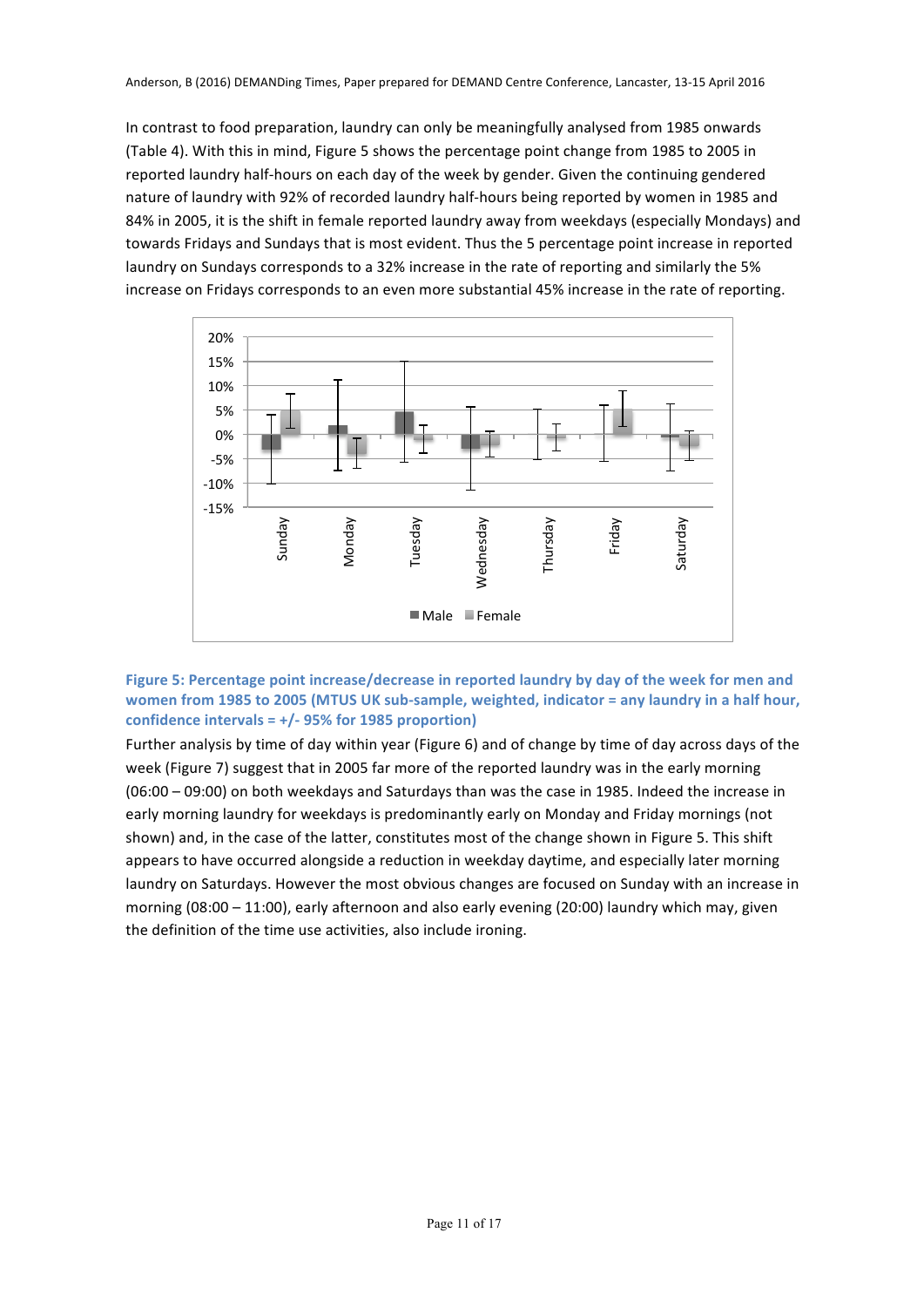

Figure 6: Relative distribution of % of yearly laundry half-hours by weekday vs weekend and by time of day for each year (MTUS UK sub-sample weighted, error bars are 95% confidence **intervals).**



### Figure 7: % point change in timing of reported laundry by weekday vs weekend and by time of day for each year (MTUS UK sub-sample weighted, for clarity, only 95% confidence intervals for **Sunday included).**

These shifts are hardly surprising given the strongly gendered nature of laundry confirmed above. The rate of female UK MTUS respondents aged 20-59 in full time paid work roughly doubled from 22% (35% part time) in 1985 to 42% (30% part time) in 2005, and so it is likely that one factor in the evolution of patterns of laundry over that time may be changes in female labour market participation. Indeed more detailed analysis (not shown) suggests that both early morning weekday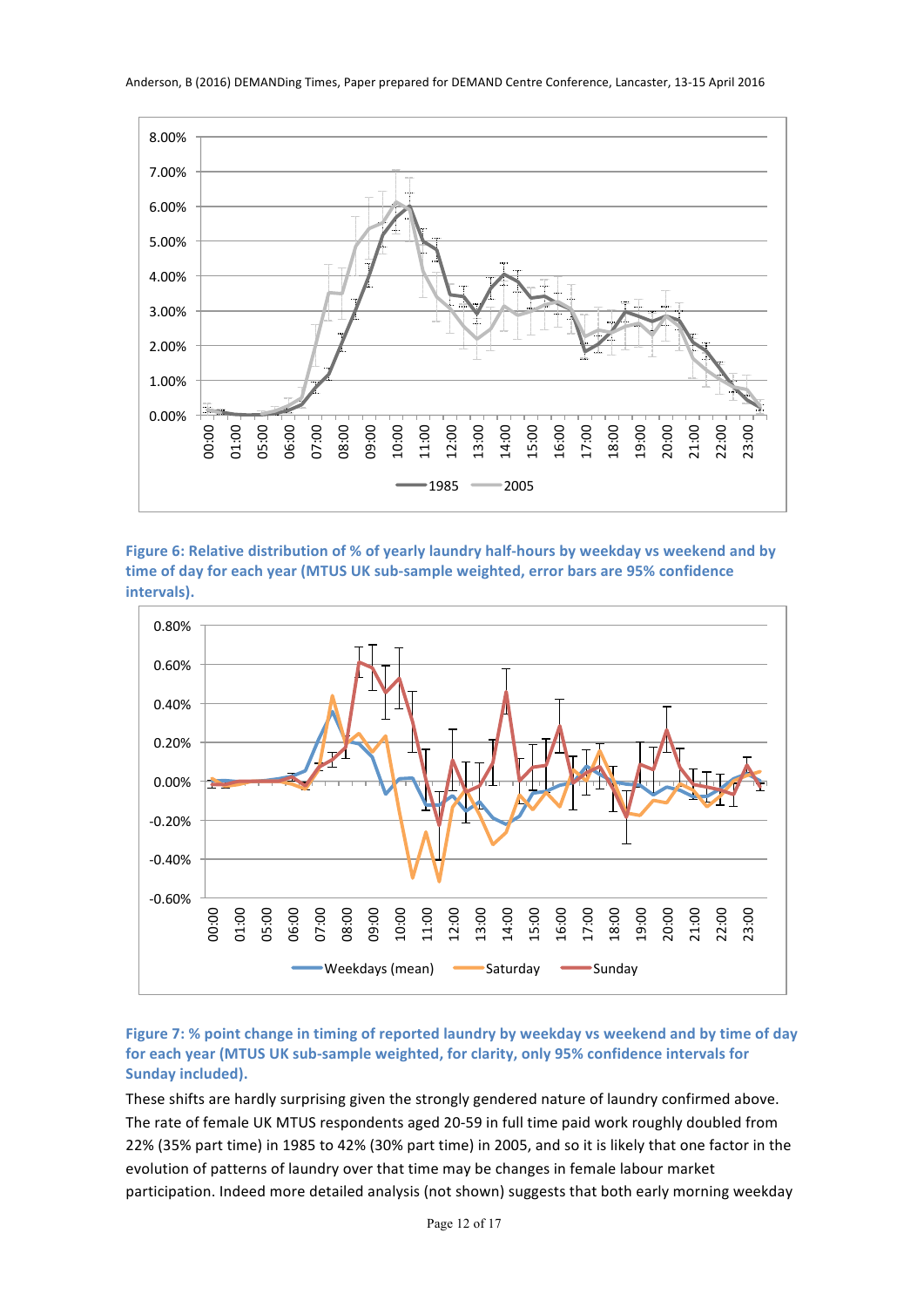and early evening laundry, which coincides with peak electricity demand, is more likely to be reported by (female) respondent who were in full time work. It is also noticeable that despite the increasing availability of timers or scheduling mechanisms, there has been no increase in the very low level of late or overnight laundry.

## Future demand: current car use and electric vehicle charging

As might be expected absolute levels of reported car use increased substantially during 'peak travel' between 1985 and 2005 (Figure 8) with just over 8% of respondents reporting travelling by car (either as a driver or passenger) at 08:00 and again at 17:30 compared to 5% and 6% in 1985. However it is also noticeable that day-time car use roughly doubled during the period 1985 to 2000 but then remained largely unchanged to 2005.

Interestingly the relative distribution of car use within years (Figure 9) shows rather less substantial change. Of the car use reported, there seems to be slightly more early morning car use in 2005 and less from 18:00 onwards but more during the middle of the day suggesting a slight shift towards an earlier start to morning commuting and increased mid-day non-commuting use. Analysis of the sequences of activities of which this car use is part has suggested that the former may be related to longer morning commutes to include the transportation of children to school and the latter may be related to increased use of the car for shopping (Mattioli, Anable, and Vrotsou Under review) and also to increased availability of second cars during working hours.

These small relative shifts are confirmed by Figure 10 which shows that the increased mid-day use appears to be concentrated on Saturdays and Sundays which also show the relative decrease from 18:00 onwards although as noted the magnitude of the change is relatively small. This figure also highlights the increase in car use early on Saturday mornings which is almost certainly generated by increased use of taxis although it would only be possible to unpack this using the 2000 diary data  $(c.f. Table 5).$ 



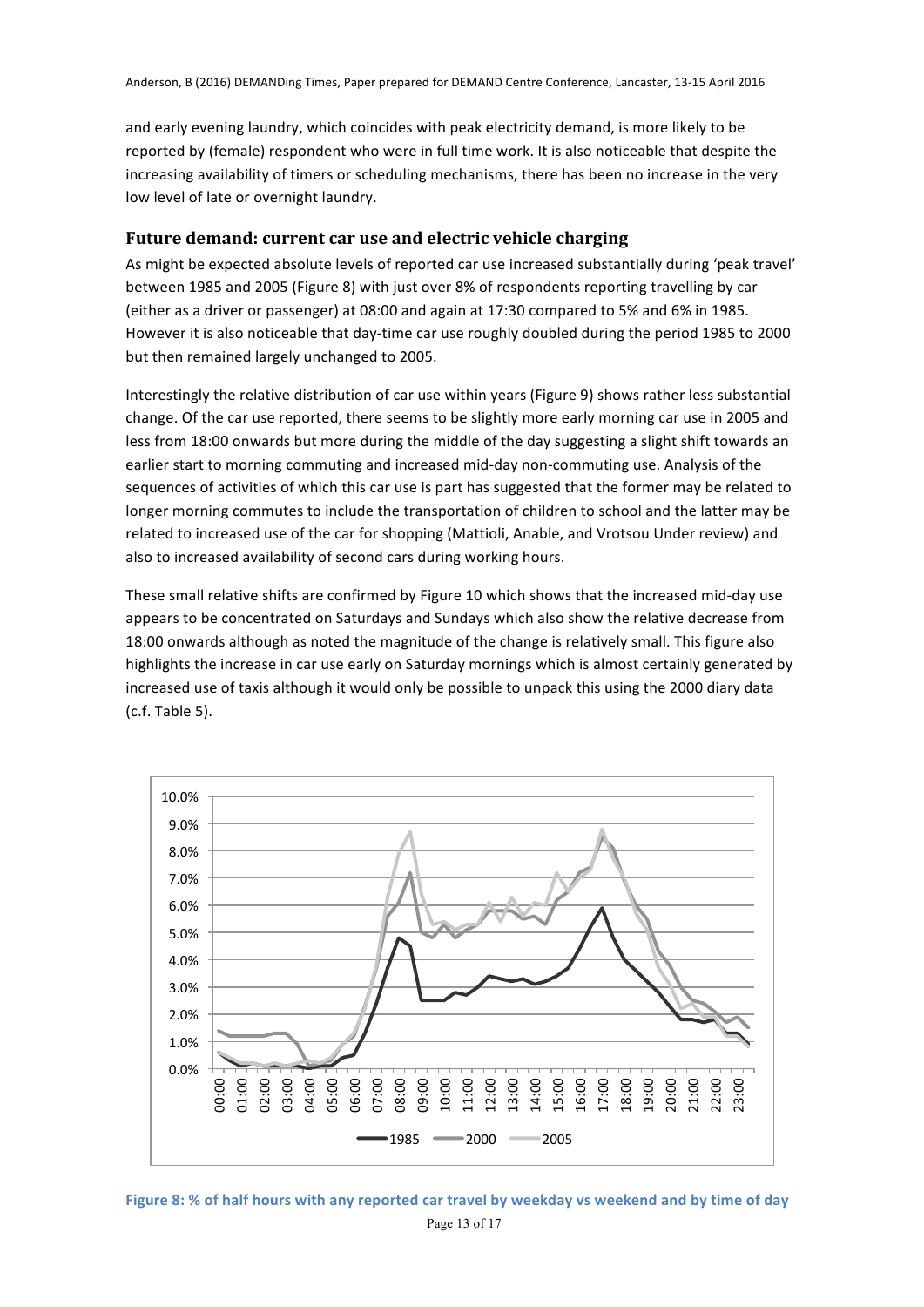

for each year (MTUS UK sub-sample weighted, error bars omitted for clarity).

Figure 9: Relative distribution of % of car travel half-hours by weekday vs weekend and by time of day for each year (MTUS UK sub-sample weighted, error bars omitted for clarity).



Figure 10: % point change in timing of reported laundry by weekday vs weekend and by time of day for each year (MTUS UK sub-sample weighted, confidence intervals omitted for clarity). Whilst these evolving patterns are of interest in themselves in understanding the evolving 'cargo' functions of the car (Mattioli, Anable, and Vrotsou Under review) and thus demand for energy for mobility in relation to other practices, the focus here is on the implications of these patterns for insights into future charging of electric vehicles. If we assume that electric vehicles will be used at the same times and for similar purposes to current carbon-fuelled cars then the time diary data can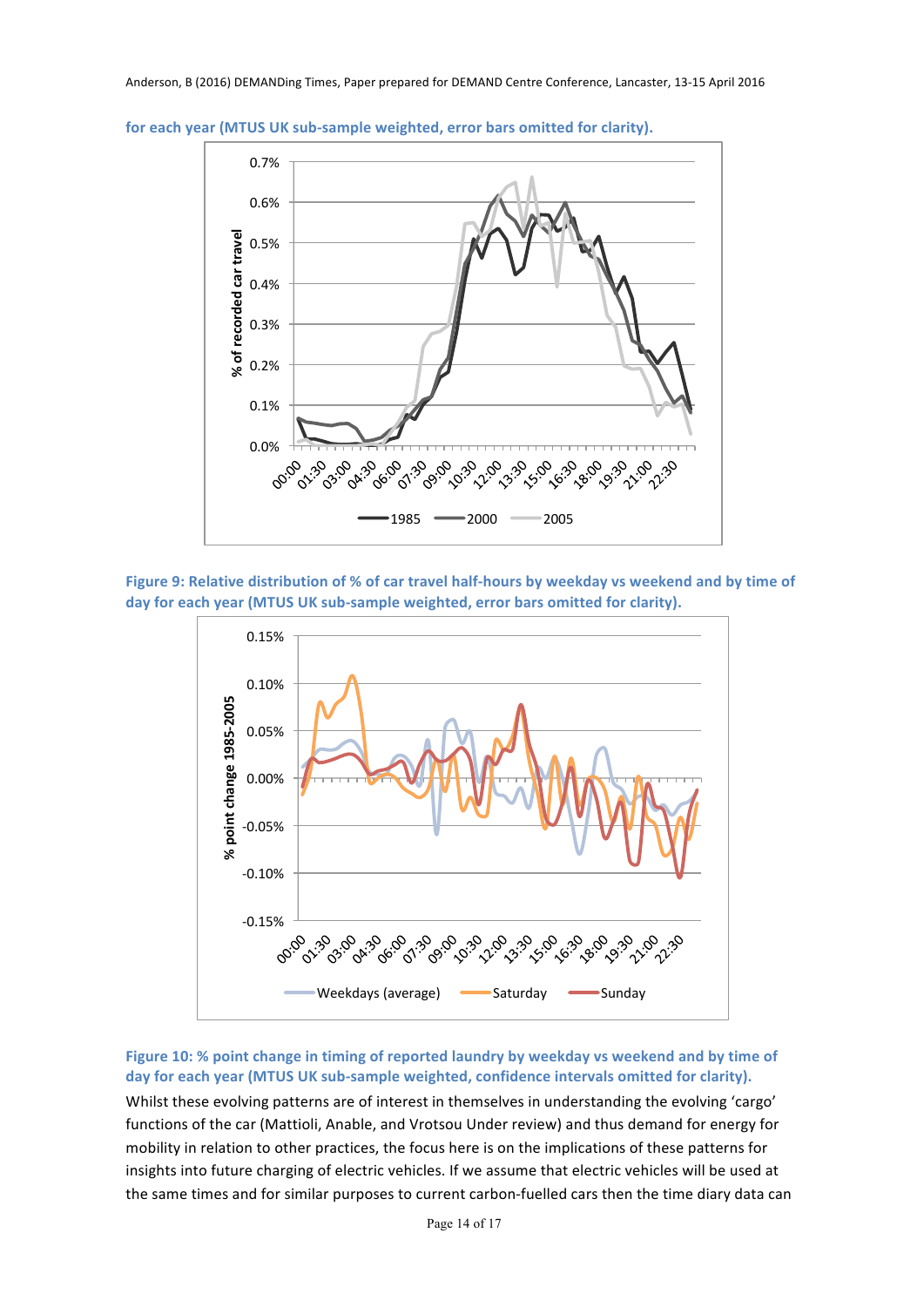support the analysis of the probable timing of demand for re-charging. This timing is crucial to the successful engineering of local distribution networks to support EV charging (Neaimeh et al. 2013) and the results of such an analysis are shown in Figure 11.



## Figure 11: % of half-hours where a car trip ends at home (MTUS UK sub-sample weighted, confidence intervals omitted for clarity).

As would be expected, during the week most car-use that ends at home occurs in the afternoons following school (16:00) or evening following work (18:00) although there are also discernable 'minipeaks' at 09:00 and 12:00. This pattern is clearly likely to impact weekday evening peak electricity demand and reflects on-going experimental charging control and tariff trials. However the pattern for Saturdays is noticeably different with a peak in charging demand to be expected in the late morning potentially following use of the car for shopping. Sunday also shows a different profile with increased levels of charging demand likely at around mid-day and through the afternoon and early evening.

# **Discussion**

The overall aim of this paper was to demonstrate the value of historical time use data in understanding the changing nature of everyday practices that demand energy. To do this the paper introduced the Multinational Time Use Study and outlined the form and availability of harmonised time use data from representative national UK surveys over the last 30 years.

The paper then showed how the timing of three energy demanding practices have changed over time. In the case of food preparation the results suggest that food preparation during the week has been subtly redistributed towards slightly earlier and slightly later time periods with a slight reduction of food preparation during the middle of the day. However the most notable changes are to be seen on Sundays with significant reduction in food preparation during late morning and increased food preparation both earlier and later in the day. As the analysis shows these changes are not uniform across social groups indicating considerable heterogeneity not only in the likelihood of performing this practice but also in the rate of change in the prevalence of that performance (or prevalence.

In the case of laundry the (still) strongly gendered nature of the activity together with changing labour force participation by women appears to have contributed to a significant shift towards early morning weekday, evening 'peak' and Sunday morning laundry. These changes have implications for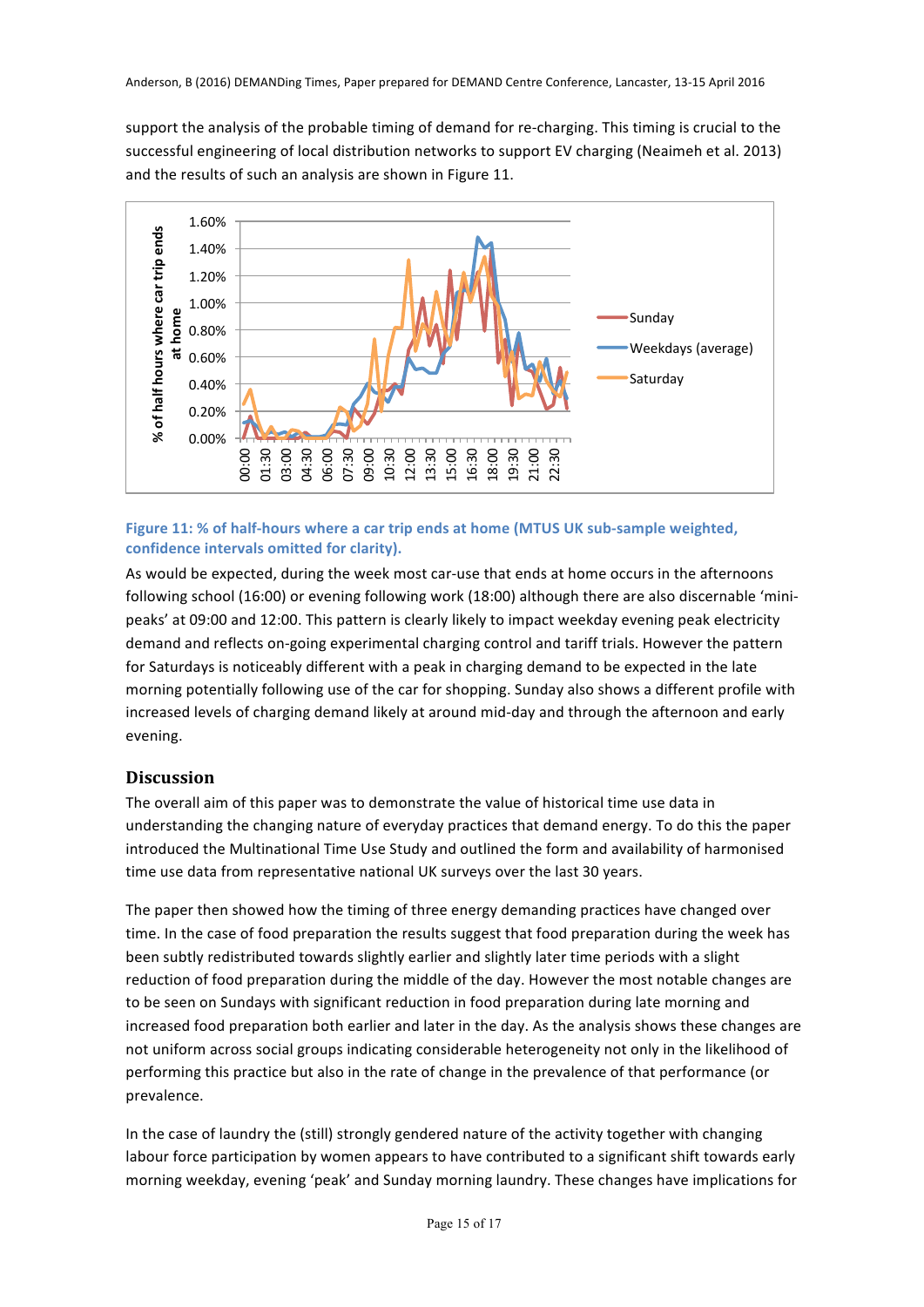energy demand since early morning laundry may contribute to an emerging 'morning demand' peak whilst evening laundry with it's potential to require machine drying contributes to the already problematic 'evening peak' demand. Furthermore the shift away from mid-day weekday laundry offers further problems for the potential to match local mid-day generation to domestic energy use to counteract emerging problems of over-supply of photovoltaic generation in local distribution networks during summer working hours.

In the case of car use the analysis not only illustrated the relatively small scale but nonetheless indicative shifts in the distribution of car use from 1985 to 2005 but also illustrated the potential to match mid-day weekend, and especially Saturday charging to local photovoltaic generation. This would not only to provide 'free' fuel but as with mid-day laundry, would provide a storage/power 'sink' to reduce the potentially problematic daytime photovoltaic generation load on local distribution networks.

In all cases the analysis raises rather more questions than it answers but through the presentation of the time use survey data has sought to illustrate opportunities to extend the analysis. Thus the sequence of activities surrounding car use could be used to identify the likely cause of the temporal shifts in early morning car use and further analysis of food preparation by gender and labour market participation may enable similar insights to those already derived for laundry.

Finally the near future availability of the recent 2014/15 UK time use diary survey will mean that the analysis can be updated to the present and more complex analysis of trends over time with multiple observation points can be considered. In addition more recent data will also enable the development of age cohort analysis which can start to unpick age and cohort effects on the prevalence of the performances of various practices over time. This in turn will support a substantially more rigorous analysis of the epidemiology of energy demanding practices over time.

# **Acknowledgements**

This work was supported by the DEMAND: Dynamics of Energy, Mobility and Demand Research Centre funded by the UK Engineering and Physical Sciences Research Council [grant number EP/K011723/1] as part of the RCUK Energy Programme and by EDF as part of the R&D ECLEER Programme.

## **References**

Anable, Jillian, Ben Anderson, Elizabeth Shove, and Jacopo Torriti. 2014. 'Categories, Concepts and Units: Energy in and Through Time'. DEMAND Working Paper.

http://www.demand.ac.uk/29/07/2014/wp-3-categories-concepts-and-units/. Anderson, Ben. Under review. 'Laundry, Energy and Time'. *Energy Research and Social Science* Browne, Alison L, Will Medd, and Ben Anderson. 2013. 'Developing Novel Approaches to Tracking

- Domestic Water Demand Under Uncertainty—A Reflection on the "Up Scaling" of Social Science Approaches in the United Kingdom'. *Water Resources Management* 27 (4): 1013–35.
- Cheng, Shu-Li, Wendy Olsen, Dale Southerton, and Alan Warde. 2007. 'The Changing Practice of Eating: Evidence from UK Time Diaries, 1975 and 20001'. The British Journal of Sociology 58  $(1): 39 - 61.$
- Darby, Sarah. 2010. 'Smart Metering: What Potential for Householder Engagement?' *Building Research & Information* 38 (5): 442–57.
- DECC. 2014. 'Developing DECC's Evidence Base'. London. https://www.gov.uk/government/publications/developing-deccs-evidence-base.